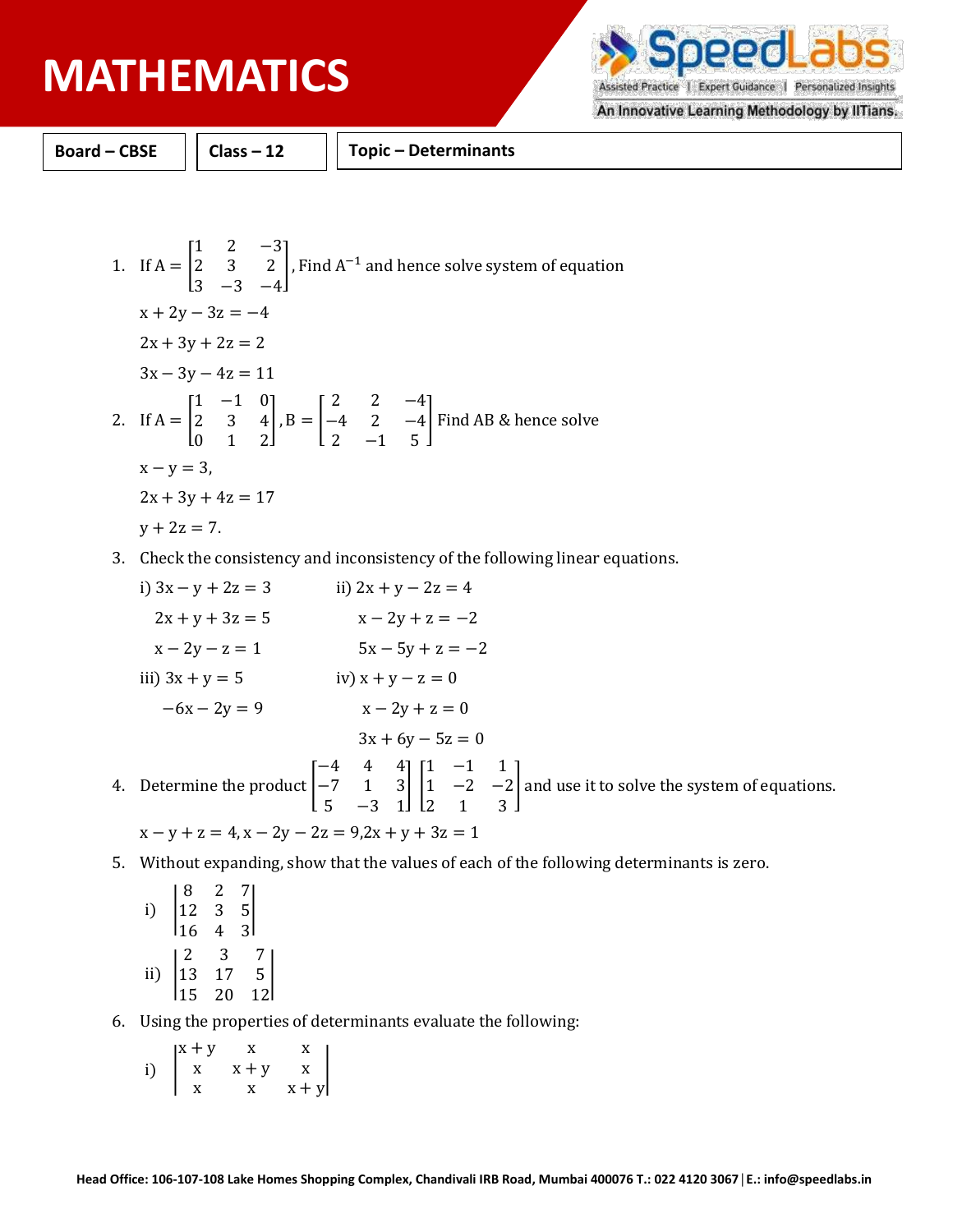

An Innovative Learning Methodology by IITians.

- ii) | 1 a bc 1 b ca 1 c ab | iii) | a b c c a b b c a |  $iv)$  |  $b+c$  a a  $b$   $c + a$   $b$ c  $c$   $a + b$
- 7. Prove the following identities:

|

- i) |  $a + b + 2c$  a b c  $b+c+2a$  b c a  $c + a + 2b$  $= 2(a + b + c)^3$ ii) |  $a + b + c$  −c −b −c a + b + c −a  $-b$   $-a$   $a + b + c$  $= 2(a + b)(b + c)(c + a)$ iii) | 0  $b^2a$   $c^2a$  $a^2b$  0  $c^2b$  $a^2c$   $b^2c$  0  $= 2a^3b^3c^3$ iv) | b + c a − b a  $c + a$  b – c b a + b c − a c  $= 3abc - a^3 - b^3 - c^3$  $\mathsf{v})$  | 1  $a^2 + bc$   $a^3$ 1  $b^2 + ca$   $b^3$ 1  $c^2 + ab$   $c^3$  $= -(a - b)(b - c)(c - a)(a<sup>2</sup> + b<sup>2</sup> + c<sup>2</sup>)$ vi) |  $a^2$  bc  $ac + c^2$  $a^2 + ab$   $b^2$  ac ab  $b^2 + bc$   $c^2$  $= 4a^2b^2c^2$ vii) | −a 2 ab ac ab  $-b^2$  bc ac bc  $-c^2$  $= 4a^2b^2c^2$ viii) |  $-a(b^2 + c^2 - a^2)$  2b<sup>3</sup> 2c<sup>3</sup>  $2a^3$   $-b(c^2 + a^2 - b^2)$   $2c^3$  $2b^3$   $-c(a^2 + b^2 - c^2)$  $=$  a b c(b<sup>2</sup> + c<sup>2</sup> + a<sup>2</sup>)<sup>3</sup> 8. Determine the product 1 1 1 1 2 −3 2 −1 3  $\prod$ −3 4 5 9 −1 −4 5 −3 −1 ] and use it to solve the system of equations.  $x + y + z = 0$ ,  $x + 2y - 3z = -14$ ,  $2x - y + 3z = 9$
- 9. Using the properties of determinants, prove the following:

$$
\begin{vmatrix} 1+x & 1 & 1 \ 1 & 1+y & 1 \ 1 & 1 & 1+z \end{vmatrix} = xyz + xy + yz + zx
$$
 (CBSE - 2009)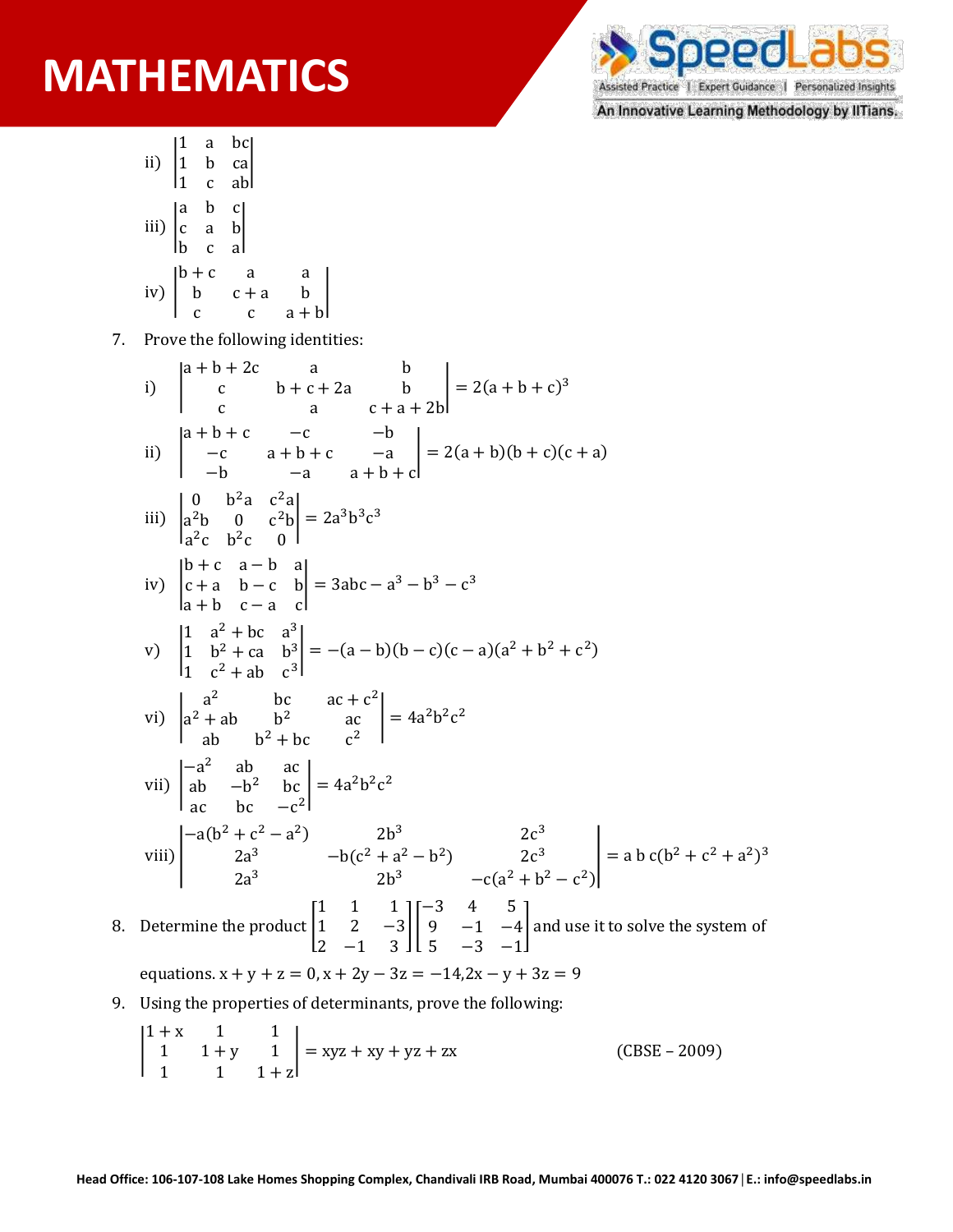

An Innovative Learning Methodology by IITians.

- 10. If x, y, z all are different &
	- |  $x^{2}$  1 +  $x^{3}$  $y^2 + y^3$ z  $z^2$   $1 + z^3$  $|= 0$ , show that xyz =  $-1$
- 11. If A & B are square matrices of order 3 such that  $|A| = -1$  &  $|B| = 3$ , then find the value of

|3AB |.

12. Without expanding evaluate the determinant

|  $(a^{x} + a^{-x})^{2}$   $(a^{x} - a^{-x})^{2}$  1  $(a^{y} + a^{-y})^{2}$   $(a^{y} - a^{-y})^{2}$  1  $(a^2 + a^{-2})^2$   $(a^2 - a^{-2})^2$  1 |, where  $a > 0$  and  $x, y, z \in R$ .

13. Using the properties of determinants, prove the following:

|  $1 + p + q$ 2  $3 + 2p$   $1 + 3p + 2q$  = 1 [CBSE – 2009]<br>3  $6 + 3p$   $1 + 6p + 3q$ 14. Prove | 1 a  $a^2 - bc$ 1 b  $b^2 - ac$ 1 c  $c^2 - ac$  $\vert = 0$ 15. Show that: |  $x + 1$   $x + 2$   $x + a$  $x + 2$   $x + 3$   $x + b$  $x + 3$   $x + 4$   $x + c$  $\vert = 0$ , where a, b, c are in A. P.

16. Find the area of triangle using the determinants if three of its vertices are (5,2), (−3, −1), (6,0).

17. If the points  $(a, b)$ ,  $(c, d)$ , and  $(a + c, b + d)$  are collinear, show that a  $d = b$  c.

18. Find the value of α so that the points  $(1, -5)$ ,  $(-4, 5)$ , and  $(α, 7)$  are collinear.

19. If a, b, & c are distinct real no. and the system of equations

 $ax + a^2y + (a^3 + 1)z = 0$  $bx + b^2y + (b^3 + 1)z = 0$ 

 $cx + c^2y + (c^3 + 1)z = 0$  has a non trivial solution show that abc = -1.

- 20. Find the minor of element 5, | −3 6 5 2 1 0 −1 6 5 | 21. Find the co-factor of element  $a_{23}$ ,  $|$ −8 6 0 6 1 0 −1 6 5 |
- 22. Using the co-factor of the second row of determinant
	- |  $x_1$   $y_1$  1  $x_2$   $y_2$  1  $x_3$   $y_3$  1 | find the value of ∆.